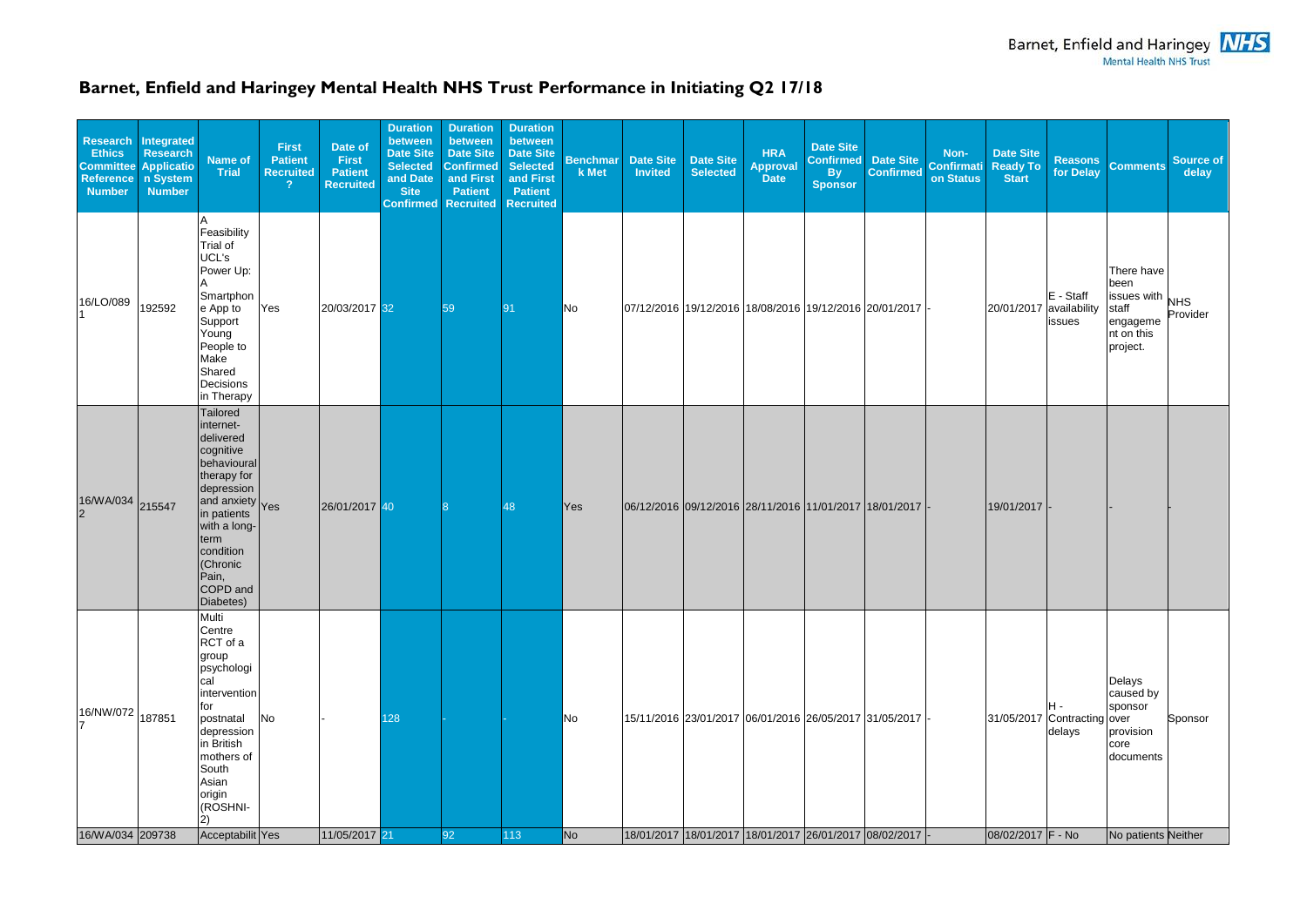|                             |        | y and<br>Effectivene<br>ss of an<br>Internet-<br>Delivered<br>Interventio<br>$ n $ for<br>Psychologi<br>cal Distress<br>in Patients<br>with Type 2<br>Diabetes.                                              |    |               |    |    |     |                   |                                                               |  |                                                        |                      | patients<br>seen                                                                   | expressed<br>interest in<br>participatin                                                                                                                                                                                                             |             |
|-----------------------------|--------|--------------------------------------------------------------------------------------------------------------------------------------------------------------------------------------------------------------|----|---------------|----|----|-----|-------------------|---------------------------------------------------------------|--|--------------------------------------------------------|----------------------|------------------------------------------------------------------------------------|------------------------------------------------------------------------------------------------------------------------------------------------------------------------------------------------------------------------------------------------------|-------------|
| 16/LO/137                   | 197114 | <b>TRIANGLE</b><br>: A novel<br>patient and<br>carer<br>intervention <sup>Yes</sup><br>for<br>Anorexia<br>Nervosa                                                                                            |    | 07/09/2017 71 |    | 93 | 164 | No                | 29/07/2016  27/03/2017  26/10/2016  10/05/2017  06/06/2017  - |  |                                                        | 17/05/2017 J - Other |                                                                                    | Delays<br>within NHS<br>provider,<br>and<br>sponsor<br>study<br>website IT<br>problem<br>preventing<br>randomisati<br>on.                                                                                                                            | <b>Both</b> |
| 16/LO/182 212826            |        | Randomise<br>$d, double-$<br>blind,<br>placebo<br>controlled<br>trial<br>evaluating<br>the effects<br>of naloxone No<br>hydrochlori<br>de nasal<br>spray on<br>eating<br>behaviours<br>in bulimia<br>nervosa |    |               | 70 |    |     | No                | 06/02/2017 04/04/2017 25/01/2017 08/06/2017 13/06/2017 -      |  |                                                        | 26/06/2017           | <b>A</b> -<br>delayed/de response<br>nied<br>IH -<br>Contracting contact<br>delays | There were<br>delays due<br>contractual<br>issues with<br>the<br>sponsor, as<br>well as<br>Permission delays due<br>to no<br>from the<br>Pharmacy<br>within the<br>trust. This<br>delayed<br>local<br>approvals<br>beyond the<br>$70$ day<br>target. | <b>Both</b> |
| 16/LO/150                   | 193921 | Research<br>into<br>Antipsychot<br>Discontinu<br>ation and<br>Reduction<br>$(RADAR)$ :<br>RANDOMI<br>SED<br>CONTROL<br>LED TRIAL                                                                             | No |               | 28 |    |     | Within 70<br>Days |                                                               |  | 17/02/2017 24/08/2017 21/12/2016 05/09/2017 21/09/2017 |                      |                                                                                    |                                                                                                                                                                                                                                                      |             |
| 17/LO/077<br>$\overline{5}$ | 219549 | Applying<br>emotion                                                                                                                                                                                          | No |               | 35 |    |     | No                | 05/06/2017 07/07/2017 29/06/2017 07/07/2017 11/08/2017        |  |                                                        |                      | D -<br>Sponsor                                                                     | Student<br>researcher                                                                                                                                                                                                                                | Sponsor     |



## Barnet, Enfield and Haringey **NHS**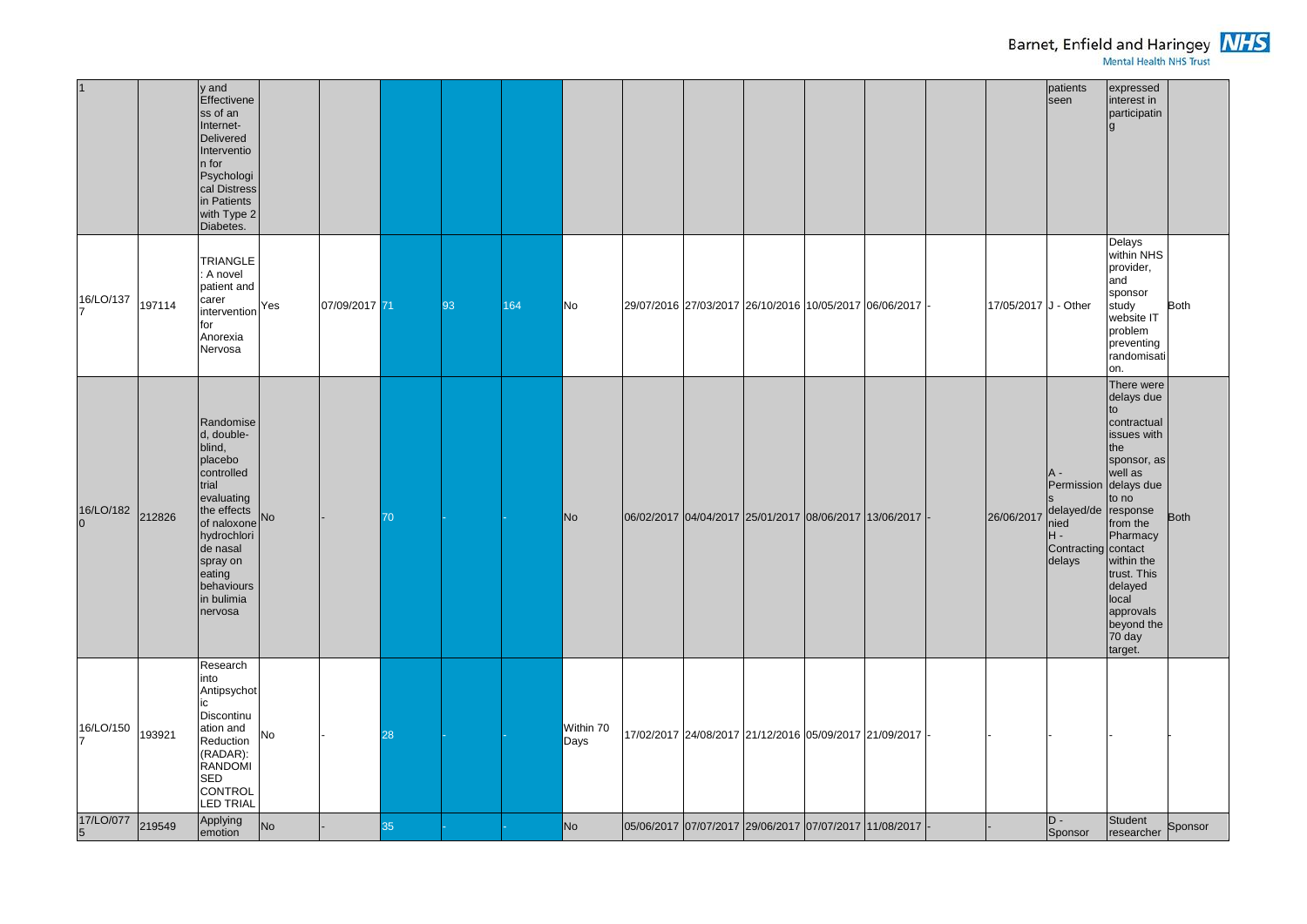| focused<br>therapy<br>$ $ (EFT) to<br>work with<br>the<br>anorexic<br>voice'<br>$(Y^{\prime}$<br>within<br>anorexia<br>nervosa<br>$(AN)$ . A |  |  |  |  |  |  |
|----------------------------------------------------------------------------------------------------------------------------------------------|--|--|--|--|--|--|
| proof of<br>concept<br>study.                                                                                                                |  |  |  |  |  |  |



## Barnet, Enfield and Haringey **NHS**

| Delays | awaiting<br>feedback<br>on an<br>amendmen<br>t of cover<br>letter. |  |
|--------|--------------------------------------------------------------------|--|
|--------|--------------------------------------------------------------------|--|